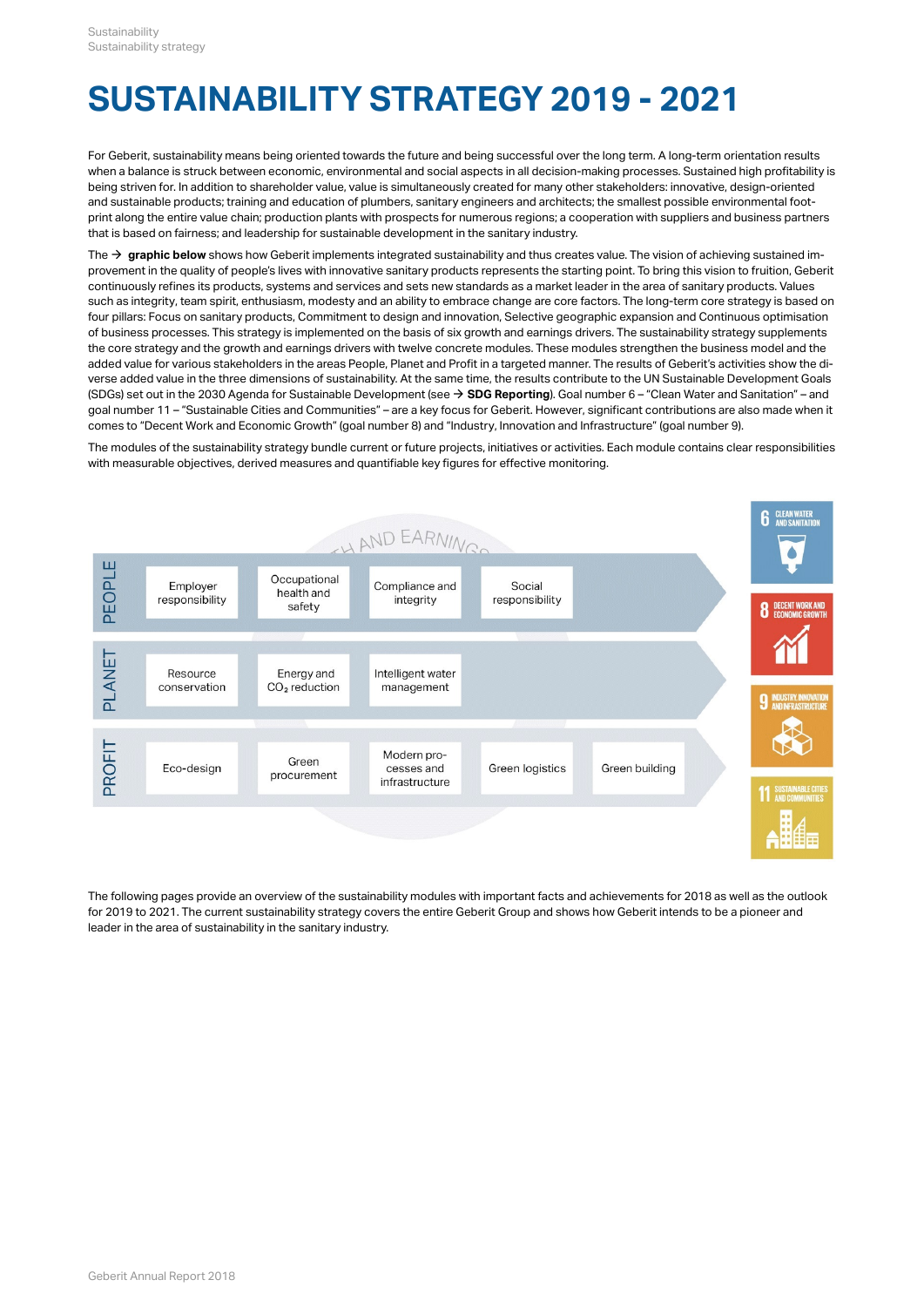## **PEOPLE**

| <b>MODULES AND</b><br><b>GOALS</b>                                                                                                                                                                                                                                                                | <b>IMPORTANT FACTS AND ACHIEVEMENTS 2018</b>                                                                                                                                                                                                                                                                                                                                                                                                                                                                                                                                                                                                                                                                                                                                                                                                                                                                                                                                                                                                                                                                                                                                                                                                                                                                                                                                                                                                                          | <b>OUTLOOK FOR 2019 TO 2021</b>                                                                                                                                                                                                                                                                                                                                                                                                                                                                                                                                                                                    |
|---------------------------------------------------------------------------------------------------------------------------------------------------------------------------------------------------------------------------------------------------------------------------------------------------|-----------------------------------------------------------------------------------------------------------------------------------------------------------------------------------------------------------------------------------------------------------------------------------------------------------------------------------------------------------------------------------------------------------------------------------------------------------------------------------------------------------------------------------------------------------------------------------------------------------------------------------------------------------------------------------------------------------------------------------------------------------------------------------------------------------------------------------------------------------------------------------------------------------------------------------------------------------------------------------------------------------------------------------------------------------------------------------------------------------------------------------------------------------------------------------------------------------------------------------------------------------------------------------------------------------------------------------------------------------------------------------------------------------------------------------------------------------------------|--------------------------------------------------------------------------------------------------------------------------------------------------------------------------------------------------------------------------------------------------------------------------------------------------------------------------------------------------------------------------------------------------------------------------------------------------------------------------------------------------------------------------------------------------------------------------------------------------------------------|
| <b>EMPLOYER</b><br><b>RESPONSIBILITY</b><br>Geberit is committed to<br>providing attractive<br>jobs.<br>Geberit supports disad-<br>vantaged employees<br>and apprentices.                                                                                                                         | ■ Expansion of the standardised global Performance assess-<br>ment, Development and Compensation process (PDC), in-<br>cluding to the new companies of the former Sanitec. 2,700<br>employees were integrated by the end of 2018.<br>At the end of 2018, Geberit employed 247 apprentices. The<br>transfer rate to a permanent employment relationship was<br>89%.<br>Development of management personnel at the ceramics<br>plants with the goal of promoting Geberit's performance cul-<br>ture.<br>Development of over 100 regional sales managers from Euro-<br>$\mathcal{C}_{\mathcal{A}}$<br>pean sales companies with external support based on stan-<br>dardised management principles and instruments.<br>Revision and rollout of the Potential Management Process at<br>H.<br>management level.                                                                                                                                                                                                                                                                                                                                                                                                                                                                                                                                                                                                                                                             | ■ Revision and rollout of the Potential Man-<br>agement Process.<br>Targeted support for transfer of appren-<br>tices to a permanent position: target rate is<br>75%.                                                                                                                                                                                                                                                                                                                                                                                                                                              |
| <b>OCCUPATIONAL</b><br><b>HEALTH AND</b><br><b>SAFETY</b><br>Geberit operates safe<br>production plants and<br>promotes a health and<br>safety culture at a high<br>level.                                                                                                                        | Global implementation of the Geberit Safety System, includ-<br>ing integration into the Geberit Management System. 29 of<br>the 30 production plants are certified in accordance with<br>OHSAS 18001 and new occupational safety standard ISO<br>45001 was introduced.<br>■ Further implementation of Group-wide risk assessment<br>guidelines, including guidelines on the risk of silicosis.<br>Rollout of the software for capturing and monitoring accident<br>data at nine Geberit sites.<br>The accident frequency rate (AFR) fell by 5.8% to 9.7 and the<br>$\blacksquare$<br>accident severity rate (ASR) decreased by 10.9% to 181.5.<br>Geberit thus moved closer to meeting its target.<br>Comprehensive vitality programme that focuses on exercise,<br>$\mathcal{L}_{\mathcal{A}}$<br>nutrition, mental challenges, vitality and working environment<br>at six Geberit sites, which represent almost 40% of the entire<br>workforce.                                                                                                                                                                                                                                                                                                                                                                                                                                                                                                                     | ■ Long-term objective: AFR and ASR to be<br>reduced by 50% between 2015 and 2025,<br>targets $AFR = 5.5$ and $ASR = 90$ .<br>■ Certification of all production plants in ac-<br>cordance with ISO 45001 by the end of<br>2019.<br>Roll-out of the software for capturing and<br>monitoring accident data at additional<br>Geberit sites.<br>Definition of further key figures for manag-<br>$\blacksquare$<br>ing occupational safety.<br>Improvement of ergonomics in acrylic pro-<br>$\overline{\phantom{a}}$<br>duction in Ozorków (PL) by using robots<br>and by using lifting aids in the ceramics<br>plants. |
| <b>COMPLIANCE AND</b><br><b>INTEGRITY</b><br>Geberit complies with<br>all laws, guidelines,<br>norms and standards.<br>Geberit checks the ef-<br>fectiveness of its inter-<br>nal monitoring systems<br>and guidelines and im-<br>plements appropriate<br>measures in the event<br>of misconduct. | Compliance with the Code of Conduct has been checked with<br>$\mathcal{L}_{\mathcal{A}}$<br>a Group-wide survey every year since 2008. The Internal Au-<br>dit Department carries out special interviews with the manag-<br>ing directors on the topics in the Code of Conduct. No signifi-<br>cant breaches of the Code of Conduct were identified.<br>■ The Geberit Integrity Line for employees recorded one signifi-<br>cant incident, which was subsequently investigated.<br>The Integrity Line for suppliers, which was introduced in 2017,<br>did not record any incidents.<br>A training event on antitrust legislation was held in the Polish<br>market.<br>Antitrust audits were carried out at various European sales<br>companies (NO, FI, SLO and CH).<br>A range of market enquiries from various countries concern-<br>ing the permissibility of marketing and sales campaigns were<br>dealt with.<br>The General Data Protection Regulation (GDPR) was imple-<br>$\mathcal{C}^{\mathcal{A}}$<br>mented in the European companies along with additional<br>measures and data protection audits were held in more than<br>15 companies in seven countries.<br>In some of the older shower toilet models, the use of a certain<br>U,<br>nozzle cleaner caused leakages to develop leading to the risk<br>of a smouldering fire. This caused only material damage and<br>the majority of the affected appliances were repaired in the<br>reporting year. | ■ Further antitrust audits to be carried out by<br>Corporate Legal Services in collaboration<br>with the Internal Audit Department.<br>Completion of the implementation of the<br>$\mathcal{L}_{\mathcal{A}}$<br>General Data Protection Regulation (GDPR),<br>training of further data protection coordi-<br>nators and the regular performance of data<br>protection audits.<br>Development of a standardised concept<br>and tool for ensuring EHS compliance in<br>production plants and logistics in Europe.                                                                                                   |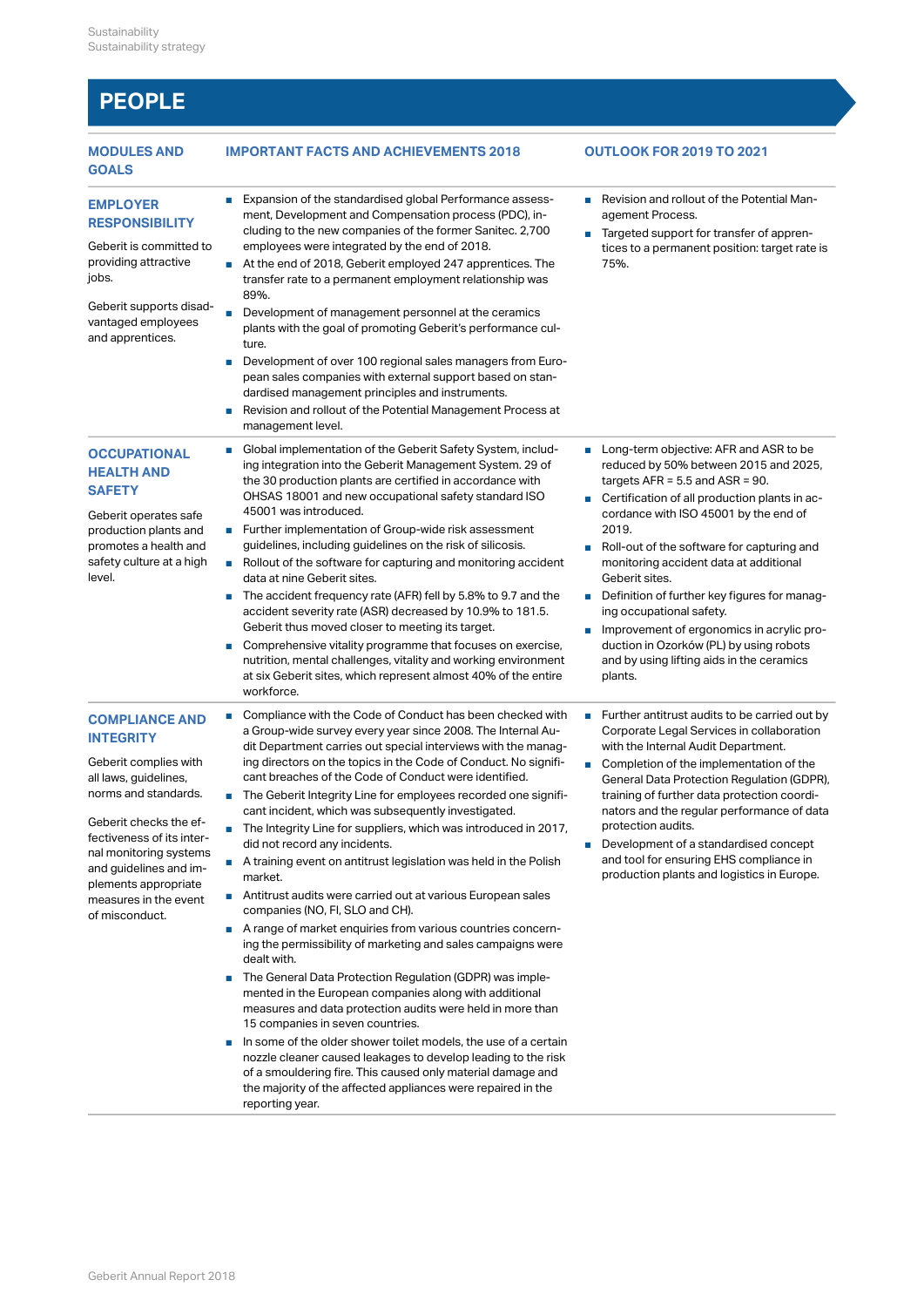Geberit fulfils social re-UN Sustainable Development Goals.

- SOCIAL
 Geberit employees contributed 1,380 hours of charitable
 Another volunteering project work as part of social projects.
- **RESPONSIBILITY**<br>Continuation of the partnership with Helvetas on the topic of tas, with further drinking water and sanitary facilities in developing countries.
- sponsibilities in society A skill-sharing programme was set up, with the first projects Implementation of a major so within the scope of the taking place with participants in Mozambique and Nepal.
	- Execution of a social project in Marrakesh (MA) with apprentices. Renovation of several sanitary facilities at various schools.
	- In 2018, the Geberit production plants supported a number of workshops for disabled persons, where simple assembly and packaging work in the amount of CHF 8.1 million was carried out, thus giving over 400 people meaningful work.
- Another volunteering project to be conducted in Nepal in collaboration with Helvetas, with further development of the skillsharing programme.
- Implementation of a major social project in Cambodia with apprentices.
- Review of the effectiveness of social projects two to three years after their implementation.

### **PLANET**

| <b>MODULES AND</b><br><b>GOALS</b>                                                                                                                                                                                      | <b>IMPORTANT FACTS AND ACHIEVEMENTS 2018</b>                                                                                                                                                                                                                                                                                                                                                                                                                                                                                                                                                                                                                                                                                                                                                                                                                                                                                                           | <b>OUTLOOK FOR 2019 TO 2021</b>                                                                                                                                                                                                                                                                                                                                                                                                                                                                                                                                                                                                                                               |
|-------------------------------------------------------------------------------------------------------------------------------------------------------------------------------------------------------------------------|--------------------------------------------------------------------------------------------------------------------------------------------------------------------------------------------------------------------------------------------------------------------------------------------------------------------------------------------------------------------------------------------------------------------------------------------------------------------------------------------------------------------------------------------------------------------------------------------------------------------------------------------------------------------------------------------------------------------------------------------------------------------------------------------------------------------------------------------------------------------------------------------------------------------------------------------------------|-------------------------------------------------------------------------------------------------------------------------------------------------------------------------------------------------------------------------------------------------------------------------------------------------------------------------------------------------------------------------------------------------------------------------------------------------------------------------------------------------------------------------------------------------------------------------------------------------------------------------------------------------------------------------------|
| <b>RESOURCE</b><br><b>CONSERVATION</b><br>Geberit conserves nat-<br>ural resources and lives<br>up the circular econo-<br>my, both in production<br>as well as with its prod-<br>ucts.                                  | $\blacksquare$ The absolute environmental impact reduced by 4.4% in 2018.<br>The environmental impact per sales (currency-adjusted)<br>dropped by 7.3%. This figure is above the target of 5% per<br>year.<br>All 30 production plants are now certified in accordance with<br>ISO 14001. The Group certificate is valid until 2021.<br>■ Optimisation of the ceramic product range to reduce com-<br>plexity and cut down on resource usage.<br>■ Gypsum waste from ceramic production has been used as<br>secondary material in the cement industry since the end of<br>2016. This reduces waste quantities in landfills by<br>around 6,000 tonnes per year.<br>900 tonnes of high-quality ABS regranulate used for various<br>components in exposed and concealed cisterns. Internal<br>plastic waste used for packaging elements.<br>Resource efficiency in ceramic production deteriorated<br>slightly by 2% to 0.51 kg ceramic waste/kg ceramic. | Improvement of eco-efficiency (environ-<br>mental impact per sales, currency-adjust-<br>ed) by 5% per year.<br>Reduction of the hazardous substances<br>used in the production plants by 5% per<br>year.<br>■ Search for further high-quality plastic re-<br>granulates.<br>I Identification of ways in which to close in-<br>ternal material cycles and make production<br>waste useful for others as secondary mate-<br>rials.<br>Improvement in resource efficiency in ce-<br>ramic production (kg ceramic waste/kg ce-<br>ramic) by 10% by 2021.                                                                                                                          |
| <b>ENERGY AND CO<sub>2</sub></b><br><b>REDUCTION</b><br>Geberit actively con-<br>tributes to the protec-<br>tion of the climate and<br>consistently reduces its<br>energy consumption<br>and CO <sub>2</sub> emissions. | In 2018, $CO2$ emissions were reduced by 4.7% to 231,484<br>tonnes. $CO2$ emissions per sales (currency-adjusted) declined<br>by 7.5%. This confirms that Geberit is on track with its long-<br>term $CO2$ strategy.<br>The share of purchased green electricity increased by 3 GWh<br>to 50 GWh in 2018. In total, renewable energy sources ac-<br>counted for 40.6% of electricity and 5.2% of combustibles.<br>$\blacksquare$ In 2018, 3.6 GWh of green electricity was produced in Givisiez<br>(CH) and Pfullendorf (DE).<br>A total of five German production plants are certified to ISO<br>50001 (energy management).<br>$\blacksquare$ An energy masterplan was drawn up for the ceramics plant in<br>Haldensleben (DE).<br>■ Adjustment of the fuel-reduction plan to the new WLTP test<br>procedure.                                                                                                                                         | Same improvement in relative $CO2$ emis-<br>sions as for eco-efficiency by 5% per year.<br><b>Long-term CO<sub>2</sub></b> target compatible with the<br>two-degree target set out in the 2015 Paris<br>Agreement (science-based): reduction of<br>absolute $CO2$ emissions (Scopes 1 and 2)<br>by 6% between 2015 and 2021 to under<br>240,000 tonnes (based on organic growth).<br>Annual purchase of an additional 3 GWh of<br>green electricity and increase in the share<br>of electricity and combustibles accounted<br>for by renewable energy sources to 45%<br>and 10% respectively by 2021.<br>Fuelreduction plan: further reduce emis-<br>sions from new vehicles. |
| <b>INTELLIGENT</b><br><b>WATER</b><br><b>MANAGEMENT</b><br>Geberit supports the<br>economical and careful<br>use of water – along the<br>entire value chain.                                                            | Geberit's water footprint shows that nearly 100% of water<br>consumption is attributable to the product usage phase.<br>Some 28,100 million cubic metres of water have been saved<br>to date through the use of water-saving products. In 2018<br>alone, the water saved amounted to 2,880 million cubic me-<br>tres.<br>Work continued on the new European water label for sanitary<br>$\overline{\phantom{a}}$<br>products.<br>■ Water consumption in ceramic production fell by 5.5% to 6.6 l/<br>kg ceramic.                                                                                                                                                                                                                                                                                                                                                                                                                                       | Reduce water consumption in ceramic pro-<br>duction (litres water/kg ceramic) by 5% by<br>2021.<br>Registration of water-saving products in<br>accordance with the new European water<br>label.                                                                                                                                                                                                                                                                                                                                                                                                                                                                               |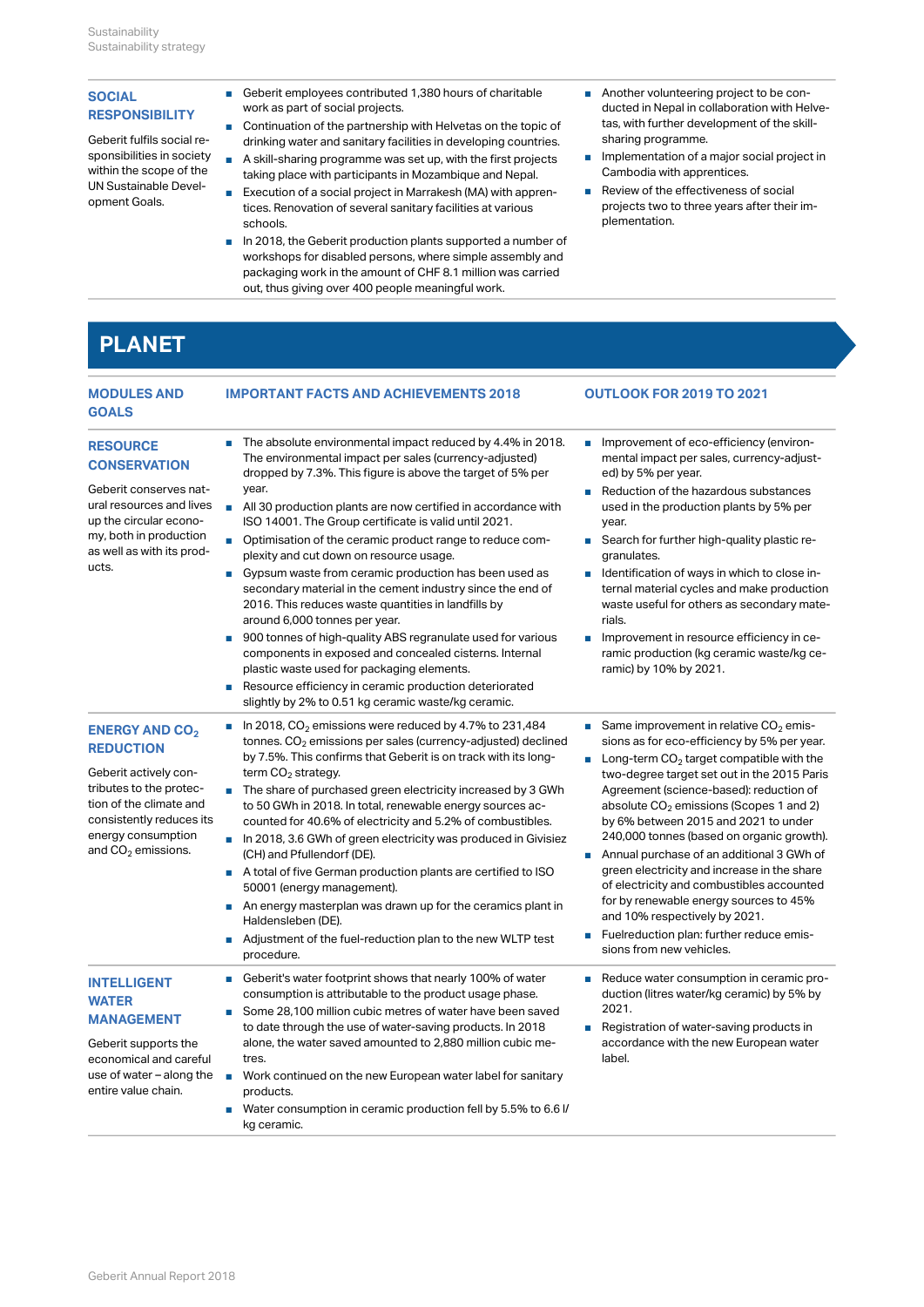### **PROFIT**

## **GOALS**

During the development process, all optimised with regard to their environmental efficiency, recyclability<br>every year. and durability.

are already considered volume (4/2 I). during technology development.

comply with Geberit's high standards for en-

and high-quality infra-

buildings, equipment

and tools.

production.

### **MODULES AND IMPORTANT FACTS AND ACHIEVEMENTS 2018 OUTLOOK FOR 2019 TO 2021**

- **ECO-DESIGN** Eco-design workshops have been part of the development Systematic cor process for all new products since 2007, and since 2010 they have also been part of product modifications and technology projects.
- Geberit's products are<br>
The successful continuation of this approach resulted in a subsequent resource efficiency for integrative and number of environmental improvements to products, such as:
- friendliness, resource<br>
ergy savings equivalent to approx. 50 litres of heating oil bortfoli Energy retaining valve (ERV) for riser stacks, enabling en-- Energy retaining valve (ERV<br>ergy savings equivalent to<br>every year.
- Environmental aspects mal flush performance (TurboFlush) and a minimum flush Geberit ONE WC combines a timeless design with an opti-- Geberit ONE WC combines a t<br>mal flush performance (Turbo<br>volume (4/2 l).
	- Expansion of the range of rimless WC pans to simplify cleaning and cut down the usage of cleaning agents.
	- Shower toilet Geberit AquaClean Sela Comfort with innovative WhirlSpray shower technology, TurboFlush technology and significantly reduced energy consumption thanks to - Shower toilet Geberit AquaClean Sela Comfort w<br>tive WhirlSpray shower technology, TurboFlush t<br>and significantly reduced energy consumption th<br>heating-on-demand technology.
	- Geberit SuperTube technology combined with Geberit Sovent saves space and resources in the drainage systems - Geberit SuperTube technology combi<br>Sovent saves space and resources in<br>of high-rise buildings.
- GREEN
 As of the end of 2018, 1,470 suppliers had signed the Code of All new suppliers **PROCUREMENT**<br>
equates to over 90% of the total procurement value. Conduct for Suppliers (previous year 1,379 suppliers). This
- Suppliers demonstrably No incidents were reported in 2018 via the Integrity Line for carried out by Ge suppliers.
- vironmentally friendly health and safety) audits, especially in the highest sustainabiland socially responsible ity risk category. This comprises 179 suppliers, which corre-■ Consistent execution and tracking of EHS (environment, a medicing the sponds to some 8% of the procurement value.
	- Execution of five third-party audits at suppliers in China and Ukraine.
- **MODERN** Demolition and safe disposal of plant and infrastructure in Demolition and safe disposal of plant and infrastructure in Demolition and safe disposal of plant and infrastructure in Demolition and safe disposal of **PROCESSES AND** wesely naider side in all called the part of the processes and no longer required, as well as han-**INFRASTRUCTURE** dover of the old plant in Slavuta (UA) to the state. A new facto-Geberit procures, builds ry building was completed in Pfullendorf (DE), Langenfeld (DE) and operates durable and Ozorków (PL), as well as new buildings for logistics and Wesel, Haldensleben and Pfullendorf (DE) and Bromölla (SE) technology in Slavuta (UA).
- structures such as Number of injection moulding machines with energy-efficient welded and straig drive technology increased from 156 to 174.
	- Process optimisation for the manufacture of bent Mapress fittings in Langenfeld (DE) with a reduction in electricity and natural gas consumption, reduced use of lubricants and lower quantities of hazardous waste. Implementation of first fully electrically driven production line.
	- In addition to the eight existing tunnel kilns for ceramic production, an additional three were retrofitted with state-of-theart burner technology. This resulted in savings of more than 20% per kiln in natural gas, i.e. approximately 27 GWh of natural gas per year or an equivalent of some 6,500 tonnes of  $CO<sub>2</sub>$ .  $CO<sub>2</sub>$

- Systematic continuation of eco-design workshops for product development.
- Search for alternative materials or a combination of existing materials for optimising resource efficiency for integrated sanitary products.
- Expansion of the green building product portfolio.

■ All new suppliers have to sign the Code of Conduct.

- Additional EHS audits of suppliers are to be carried out by Geberit and external partners and the required corrective measures checked as part of re-audits.
- Consistent renewal of machine fleet with energy-efficient technology.
- Further increase in the number of injection moulding machines with energy-efficient drive technology (hybrid, fully electrical, standby) from 174 to 189 machines.
- Process optimisation in the production of welded and straight Mapress fittings in order to improve efficiency, quality, waste and ergonomics, while also simultaneously reducing pickling.